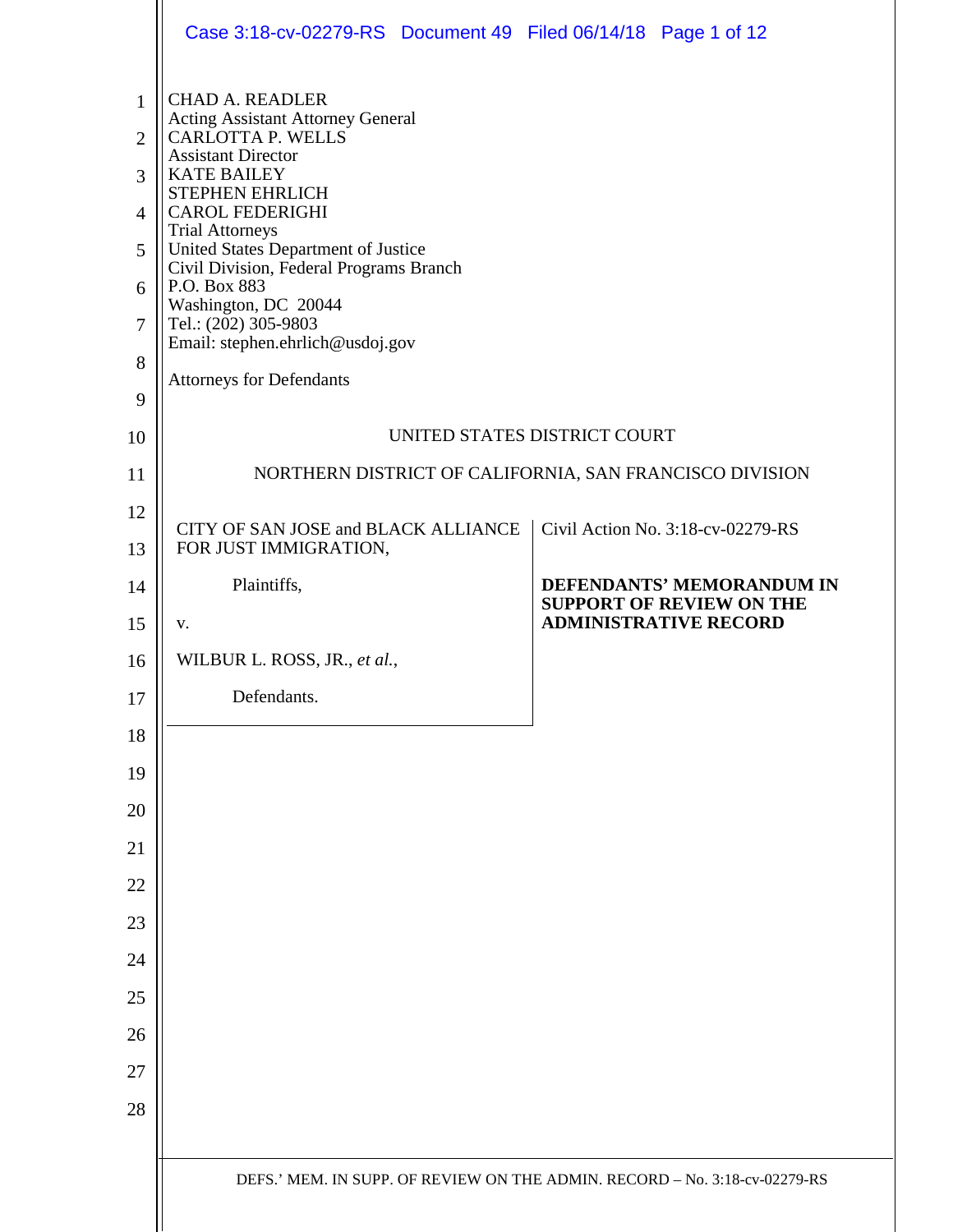# Case 3:18-cv-02279-RS Document 49 Filed 06/14/18 Page 2 of 12

3 Pursuant to the Court's *Order Granting Stipulation*, *see* ECF No. 47, Defendants write to address the propriety of discovery in this case. On June 8, 2018, Defendants produced an administrative record consisting of more than 1,300 pages of all non-privileged factual material directly or indirectly considered by the Secretary in deciding whether to reinstate a citizenship question on the 2020 Census. *See* ECF No. 38. This record serves as the proper basis upon which to decide this case should it survive Defendants' impending motion to dismiss.

7 8 9 10 11 12 13 14 15 16 17 18 19 20 21 22 23 24 Despite this being a challenge to an agency decision under the Administrative Procedure Act ("APA"), Plaintiffs City of San Jose and Black Alliance for Just Immigration (collectively, "Plaintiffs") assert that discovery should be permitted. ECF No. 47, at 2. This contention should be rejected for at least three reasons. First, with certain limited exceptions not applicable here, review of claims challenging final agency action—including where, as here, constitutional claims overlap with APA claims—is limited to the administrative record produced by the agency. Plaintiffs have not shown that the administrative record does not contain appropriate information to permit this Court to review the Secretary's decision. *See Animal Def. Council v. Hodel*, 840 F.2d 1432, 1437 (9th Cir. 1988) (affirming no discovery where "[t]he [plaintiff] makes no showing that the district court needed to go outside the administrative record to determine whether the [agency] ignored information"), *as amended by* 867 F.3d 1244 (9th Cir. 1989). Second, no extra-record discovery should occur until the Court has resolved whether the Secretary's decision to reinstate a citizenship question on the 2020 Census is judicially reviewable, as the Supreme Court recently explained in an analogous case from this District. *In re United States*, 138 S. Ct. 443, 445 (2017) (directing that "[t]he District Court should proceed to rule on the Government's threshold arguments" before addressing issues regarding completeness of the administrative record). Third, Defendants should not be required to produce a privilege log in conjunction with the administrative record, as privileged materials are not properly part of an administrative record.

25

1

2

4

5

6

26

## **I. CONSTITUTIONAL AND STATUTORY AUTHORITY FOR THE CENSUS**

**BACKGROUND**

27 28 The U.S. Constitution requires that an "actual Enumeration" of the population be conducted every 10 years and vests Congress with the authority to conduct that census "in such Manner as they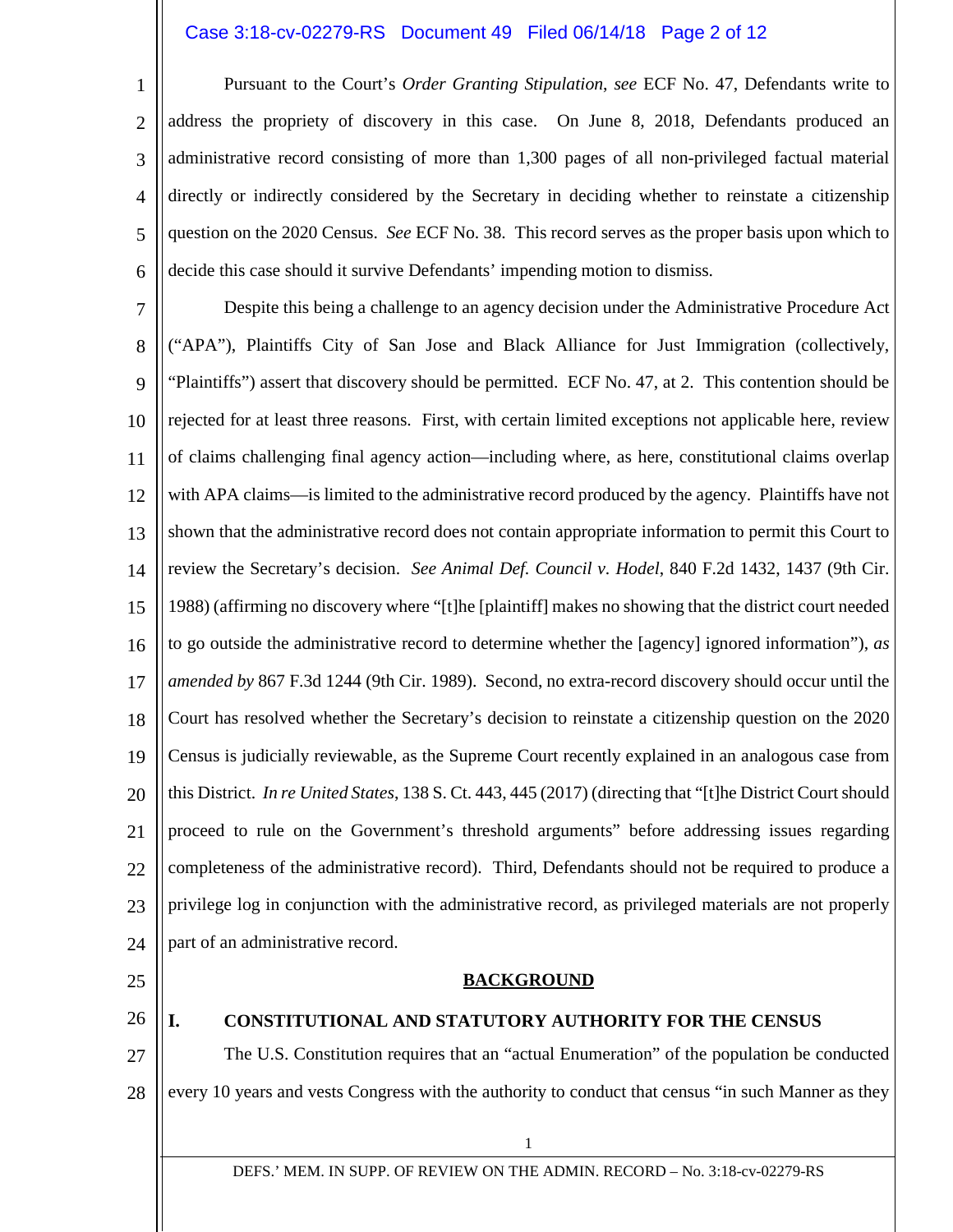# Case 3:18-cv-02279-RS Document 49 Filed 06/14/18 Page 3 of 12

1 2 3 4 5 6 7 8 9 10 11 12 13 14 shall by Law direct." U.S. Const. art. I § 2, cl. 3. Through the Census Act, Congress has delegated to the Secretary of Commerce the responsibility to conduct the decennial census "in such form and content as he may determine," 13 U.S.C. § 141(a), and has "authorized [him] to obtain such other census information as necessary," *id*. The Bureau of the Census assists the Secretary in the performance of this responsibility. *See id.* §§ 2, 4. As required by the Constitution, a census of the population has been conducted every 10 years since 1790. *See* U.S. Census Bureau, Measuring America: The Decennial Censuses From 1790 to 2000, https://www2.census.gov/library/publications/2002/dec/pol\_02-ma.pdf. Censuses from 1890-1950, as well as many of the earlier censuses, asked all respondents whether, if foreign born, they were citizens or (in a different formulation of the same basic inquiry) had naturalized. *Id.* Censuses from 1960-2000 asked a sizeable sample of the population for citizenship or naturalization status, *id.*, and the American Community Survey ("ACS") has asked a sample of the population for citizenship every year since 2005, *see* U.S. Census Bureau, Archive of Am. Community Survey Questions, https://www.census.gov/programs-surveys/acs/methodology/questionnaire-archive.html.

15

#### **II. REINSTATEMENT OF A CITIZENSHIP QUESTION IN THE 2020 CENSUS**

16 17 18 19 In early 2017, the new leadership at the Department of Commerce began evaluating various issues in connection with the upcoming 2020 census, including the reinstatement of a citizenship question. As part of that evaluation process Commerce reached out to federal government components, including the Department of Justice ("DOJ").

20 21 22 23 24 25 26 On December 12, 2017, DOJ submitted a letter to the Census Bureau "formally request[ing] that the Census Bureau reinstate on the 2020 Census questionnaire a question regarding citizenship." Letter from Arthur Gary, General Counsel, DOJ, to Ron Jarmin, performing the nonexclusive duties of the Director, U.S. Census Bureau (Dec. 12, 2017) ("DOJ Letter"), Administrative Record ("A.R.") at 663. DOJ stated that "this data is critical to the Department's enforcement of Section 2 of the Voting Rights Act" ("VRA"), now codified at 52 U.S.C. § 10301, and instrumental "[t]o fully enforce those requirements." *Id.*

27 28 On March 26, 2018, after examining the issue and considering input from a variety of sources, the Secretary of Commerce issued a memorandum reinstating a citizenship question on the 2020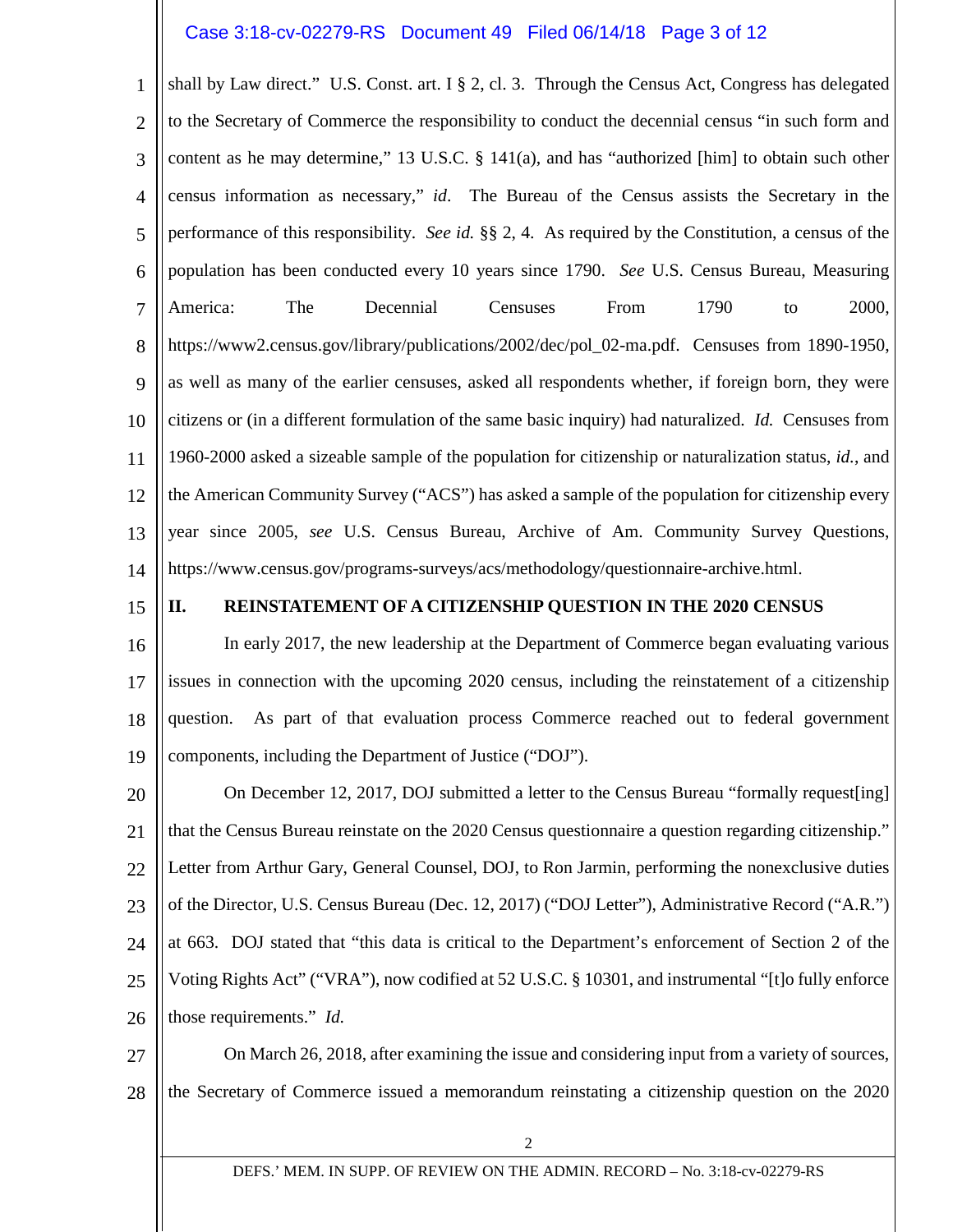## Case 3:18-cv-02279-RS Document 49 Filed 06/14/18 Page 4 of 12

1 2 3 4 5 6 7 8 9 census questionnaire. Memorandum to Karen Dunn Kelley, Under Secretary for Economic Affairs, from the Sec'y of Commerce on Reinstatement of a Citizenship Question on the 2020 Decennial Census Questionnaire (Mar. 26, 2018) ("Ross Memo"), A.R. at 1313. The Secretary determined that the census should collect such information in order to provide DOJ with census-block-level data to assist in enforcing the VRA. *Id.* DOJ had explained that "the decennial census questionnaire is the most appropriate vehicle for collecting that data" because it would provide census-block-level citizenship voting age population ("CVAP") data that are not currently available from the ACS (which provides data only at the larger census block group level). *Id.* DOJ explained that having citizenship data at the census block level will permit more effective enforcement of the VRA. *Id.* at 663-64.

10 11 12 13 14 15 In his decision, the Secretary first emphasized the goal of conducting a complete and accurate decennial census. A.R. at 1313. The Secretary also observed that collection of citizenship data in the decennial census has a long history and that the ACS has included a citizenship question since 2005. *Id.* at 1314. The Secretary therefore found that "the citizenship question has been well tested." *Id.*  He also confirmed with the Census Bureau that census-block-level citizenship data are not available using the annual ACS. *Id.* 

16 17 18 19 20 21 22 23 24 The Secretary had asked the Census Bureau to evaluate the best means of providing the data requested by DOJ, and the Census Bureau initially presented three alternatives: Option A would have continued the status quo and provided DOJ with ACS citizenship data at the census-block-group level, rather than the block level requested in the DOJ Letter; Option B would have placed the ACS citizenship question on the decennial census, which goes to every American household; and Option C instead would have provided block-level citizenship data for the entire population using existing federal administrative-record data.<sup>[1](#page-3-0)</sup> A.R. at 1314-16. In his decision memo, the Secretary concluded that Option A would not provide DOJ with improved CVAP data, as there was no guarantee that the accuracy or level of detail of the ACS data could be enhanced to meet DOJ's requirements even using

25

<span id="page-3-0"></span><sup>26</sup> 27 28 Ξ <sup>1</sup> Administrative records include data from the Internal Revenue Service, the Social Security Administration, the Centers for Medicare and Medicaid Services, the Department of Housing and Urban Development, the Indian Health Service, the Selective Service, and the U.S. Postal Service*.* 2020 Census Operational Plan: A New Design for the 21st Century, at 22-26 (Sept. 2017, v.3.0), https://www2.census.gov/programs-surveys/decennial/2020/programmanagement/planning-docs/2020-oper-plan3.pdf. Administrative records will be utilized only if the data is corroborated by at least two sets of records.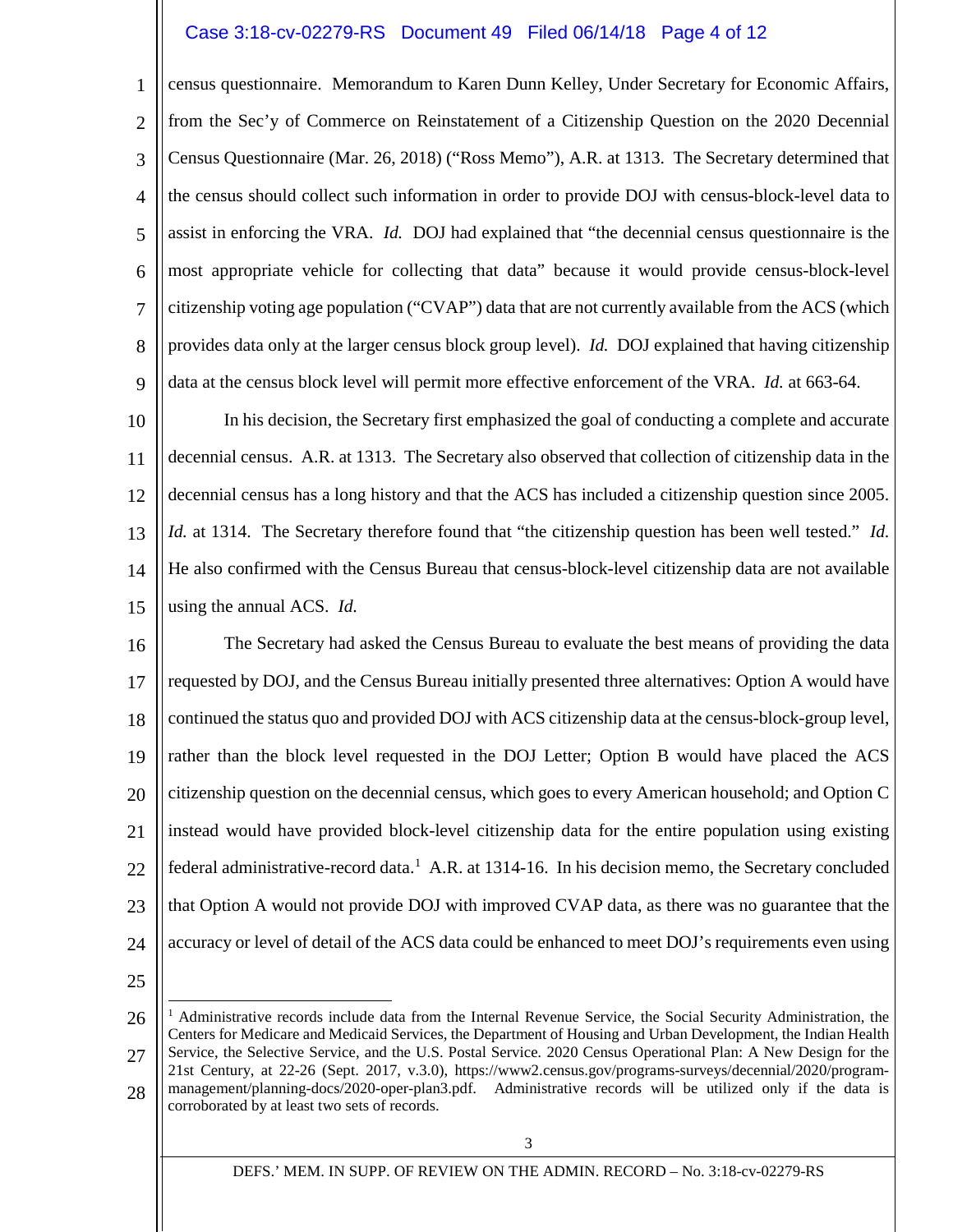# Case 3:18-cv-02279-RS Document 49 Filed 06/14/18 Page 5 of 12

1 2 3 4 5 6 7 8 9 10 11 12 13 sophisticated modeling methods. *Id.* at 1314-15. After discussing Options B and C, *id.* at 1315-16, the Secretary indicated that he had asked the Census Bureau to develop and implement a fourth alternative, Option D, which would effectively combine Options B and C. *Id.* at 1316. Under this fourth option, a citizenship question would be reinstated on the decennial census in the same form as it appears on the ACS, imposing on each of the country's inhabitants the legal obligation to respond. *Id.* at 1316-17. The Secretary directed the Census Bureau to work to further enhance its administrative-record data sets, protocols, and statistical models to maximize its ability to match the decennial census responses with administrative records. *Id.* at 1316. The combination of responses to the question and more-developed practices for comparing those responses with administrative records would then permit the Census Bureau to determine the inaccurate response rate (whether for non-response, conflicting responses, or other reasons) for the entire population. *Id.* at 1317. The Secretary concluded that this combined option would provide DOJ with the most complete and accurate CVAP data. *Id*.

14 15 16 17 18 19 20 21 22 23 24 25 26 27 28 In addition to discussing the operational aspect of DOJ's request with the Census Bureau, the Secretary described how he considered stakeholder views. He reviewed letters from local, state, and federal officials and advocacy groups, monitored stakeholder commentary in the press, and spoke personally to interested parties on both sides of the issue. A.R. at 1313-14. The Secretary considered but rejected concerns raised by a number of parties that reinstating a citizenship question on the decennial census would negatively impact the response rate for noncitizens. *Id.* at 1315-16, 1317-18. While the Secretary agreed that a "significantly lower response rate by non-citizens could reduce the accuracy of the decennial census and increase costs for non-response follow up operations," *id.* at 1315, he concluded that "neither the Census Bureau nor the concerned stakeholders could document that the response rate would in fact decline materially" as a result of reinstatement of the citizenship question. *Id.* Based on his discussions with outside parties, Census Bureau leadership and others within the Department of Commerce, the Secretary determined that, to the best of everyone's knowledge, limited empirical data exists on how reinstatement of a citizenship question might impact response rates on the 2020 Census. *Id.* at 1315, 1317. Thus, "while there is widespread belief among many parties that adding a citizenship question could reduce response rates, the Census Bureau's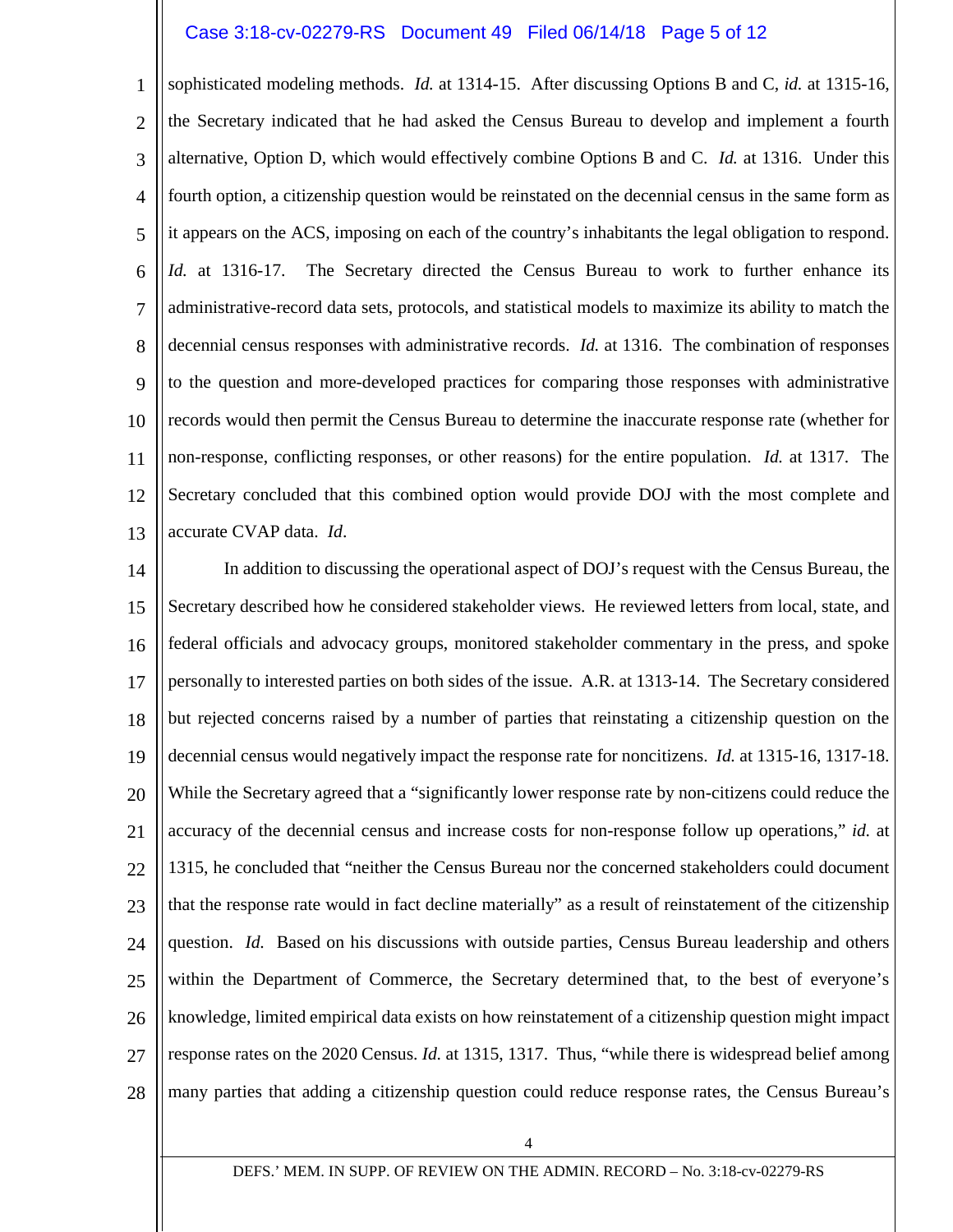### Case 3:18-cv-02279-RS Document 49 Filed 06/14/18 Page 6 of 12

analysis did not provide definitive, empirical support for that belief." *Id.* at 1316.

2 3 4 5 6 7 8 9 10 11 Certain stakeholders advised the Secretary that they believed that reinstating a citizenship question could negatively impact response rates because of heightened, general distrust of the government. But the Secretary concluded that those commenters referred to individuals who may decline to participate regardless of whether the census includes a citizenship question and noted that "no one provided evidence that there are residents who would respond accurately to a decennial census that did not contain a citizenship question but would not respond if it did." A.R. at 1317. The Secretary further observed that, based on past experience, "certain interest groups consistently attack the census and discourage participation." *Id.* at 1318. The Secretary explained the Census Bureau intends to take steps to conduct respondent and stakeholder-group outreach in an effort to mitigate the impact of the foregoing issues on the 2020 decennial census. *Id.*

12

1

#### **ARGUMENT**

13 14 15 16 17 18 19 20 21 The Court should reject Plaintiffs' request to conduct discovery in this administrative-record case. First, no exception applies to the general rule that judicial review of final agency action is limited to the administrative record and no extra-record discovery should be allowed. Specifically, the APA contemplates review of constitutional claims and APA claims on the same administrative record where, as here, such claims overlap. Second, as the Supreme Court recently held in an analogous case, no extra-record discovery should occur until this Court has decided whether the Secretary's decision is judicially reviewable. Third, Defendants should not be required to produce a privilege log in conjunction with the administrative record because privileged materials are not considered part of an administrative record.

22 23

### **I. NO DISCOVERY BEYOND THE ADMINISTRATIVE RECORD SHOULD BE PERMITTED.**

24 25 26 27 28 Judicial review of final agency action is generally limited to the administrative record. *Ctr. for Biological Diversity v. U.S. Fish & Wildlife Serv.*, 450 F.3d 930, 943 (9th Cir. 2006). This rule "ensures that the reviewing court affords sufficient deference to the agency's action" because "[w]hen a reviewing court considers evidence that was not before the agency, it inevitably leads the reviewing court to substitute its judgment for that of the agency." *San Luis & Delta-Mendota Water Auth. v. Locke*, 776 F.3d 971, 992 (9th Cir. 2014) (citation and quotations omitted). Hence, "the focal point

5

DEFS.' MEM. IN SUPP. OF REVIEW ON THE ADMIN. RECORD – No. 3:18-cv-02279-RS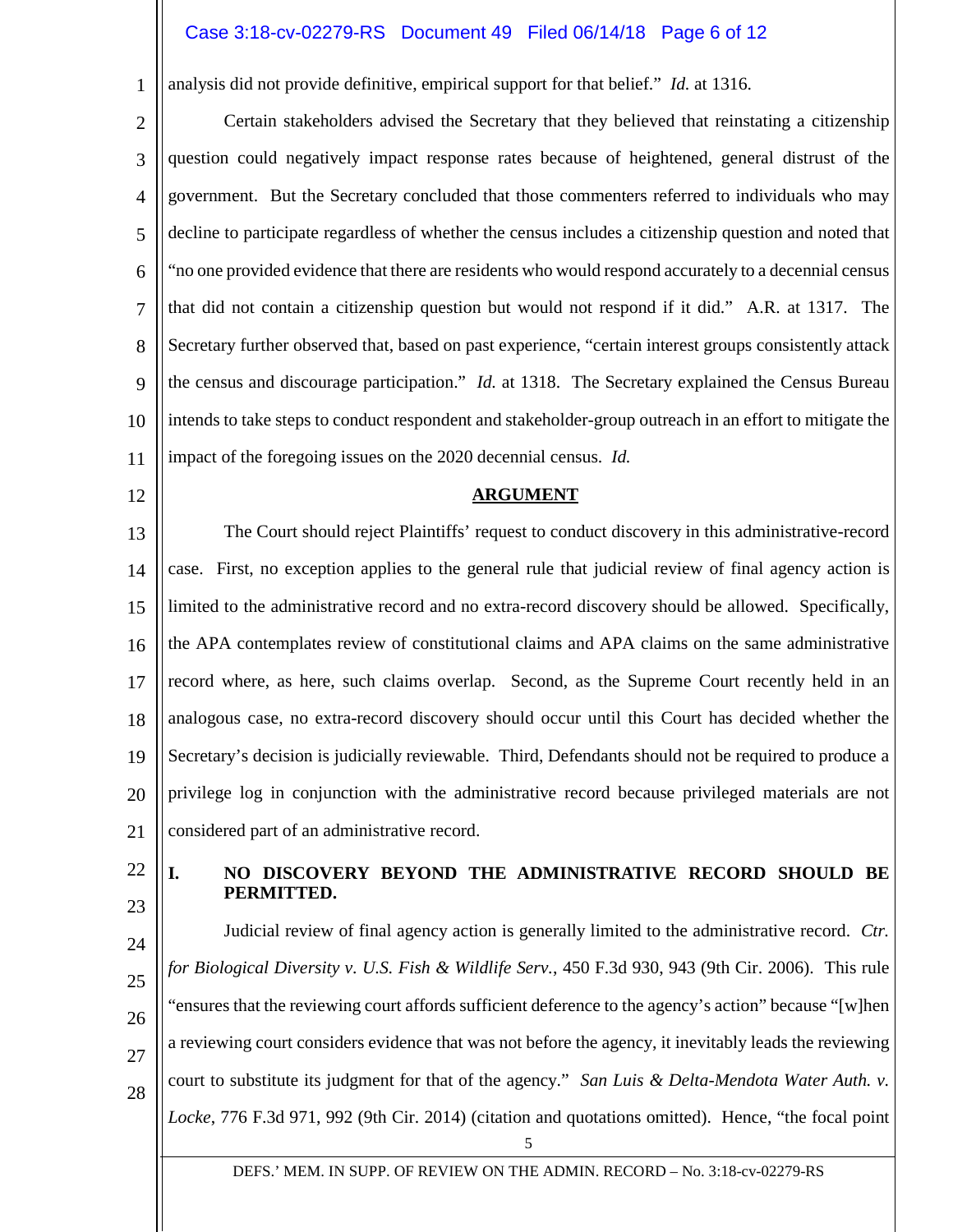#### Case 3:18-cv-02279-RS Document 49 Filed 06/14/18 Page 7 of 12

1 2 3 for judicial review should be the administrative record already in existence, not some new record made initially in the reviewing court." *Ctr. for Biological Diversity*, 450 F.3d at 943 (quoting *Camp v. Pitts*, 411 U.S. 138, 142 (1973)).

4 5 6 7 8 9 10 11 12 13 14 The Ninth Circuit has recognized four exceptions to the record-review rule: (1) when extrarecord evidence provides background information necessary to determine whether the agency considered all relevant factors, (2) when extra-record evidence is necessary to determine whether the agency relied on documents not in the record, (3) when supplementing the record is necessary to explain technical terms or complex subject matter, or (4) when plaintiffs make a showing of agency bad faith. *San Luis & Delta-Mendota*, 776 F.3d at 992. These exceptions are "narrowly construed," and "the party seeking to admit extra-record evidence initially bears the burden of demonstrating that a relevant exception applies." *Id.*; *see also Las Virgenes Mun. Water Dist.-Triunfo Sanitation Dist. v. McCarthy*, Nos. 14-01392 & 98-04825, 2016 WL 393166, at \*5 (N.D. Cal. Feb. 1, 2016), *appeal dism'd,* 2017 WL 3895004 (9th Cir. Apr. 12, 2017); *Save Strawberry Canyon v. U.S. Dep't of Energy*, 830 F. Supp. 2d 737, 759 (N.D. Cal. 2011).

15 16 17 18 19 20 21 Plaintiffs assert that the fourth exception should apply because "the agency decision was made in bad faith." ECF No. 47, at 2. "An agency acts in bad faith when it engages in willful misconduct." *United States v. Iron Mountain Mines, Inc.,* 987 F. Supp. 1250, 1260-61 (E.D. Cal. 1997). But this bad faith exception to the record-review rule only comes into play if a plaintiff makes "a strong showing of bad faith or improper behavior" by the agency. *McCrary v. Gutierrez*, 495 F. Supp. 2d 1038, 1043 (N.D. Cal. 2007) (quoting *Alabama-Tombigbee Rivers Coal. v. Kempthorne*, 477 F.3d 1250, 1262 (11th Cir. 2007)). Plaintiffs' conclusory allegations here do not meet this burden.

22 23 24 25 26 The Complaint alleges only that "[t]he stated purpose of adding the question—that it is necessary to enforcing Section 2 of the Voting Rights Act—is not borne out by the facts and is a pretext for other unstated and ulterior purposes." Compl. ¶ 115; *see also id.* ¶ 70. Although it is not clear to what Plaintiffs are referring,<sup>[2](#page-6-0)</sup> neither of these statements refers to any specific evidence of bad faith or even alludes to a basis for concluding that bad faith existed. First, whether a decision is

27

Ξ

<span id="page-6-0"></span><sup>28</sup> <sup>2</sup> Pursuant to the Court's June 12, 2018 Order Granting Stipulation, *see* ECF No. 47, the Parties are filing simultaneous briefs concerning whether discovery is appropriate in this action. Accordingly, Defendants address these discovery-related issues only insofar as they are raised by Plaintiffs' Complaint. Defendants will respond, as appropriate, to any arguments in Plaintiffs' brief when they file their reply brief on June 21, 2018.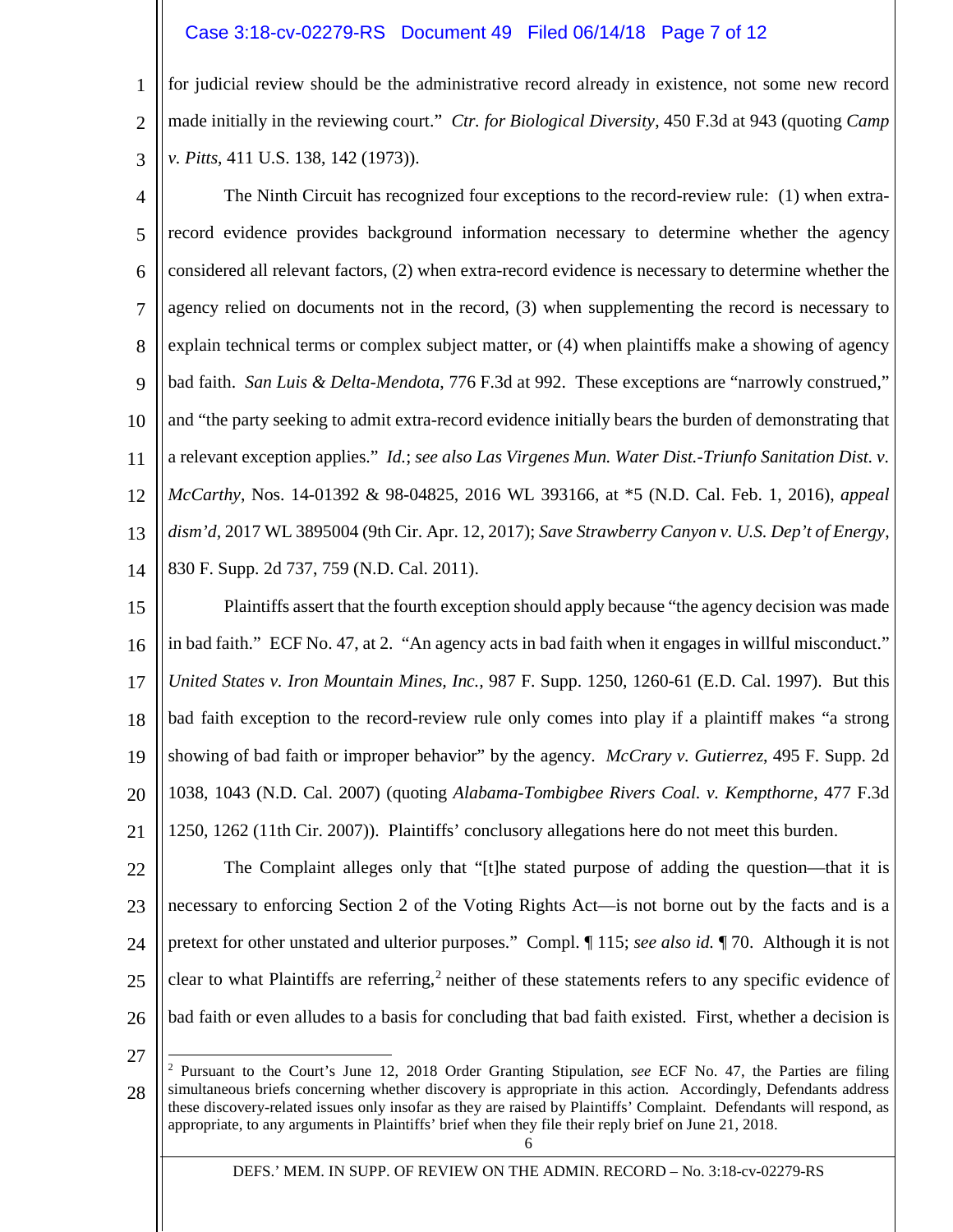# Case 3:18-cv-02279-RS Document 49 Filed 06/14/18 Page 8 of 12

1 2 3 4 5 6 7 8 9 10 11 12 13 14 15 16 17 18 19 20 "borne out by the facts" is not a question of bad faith, but a question of whether the decision withstands the APA's arbitrary and capricious review. *See Ariz. Cattle Growers' Ass'n v. U.S. Fish & Wildlife*, 273 F.3d 1229, 1236 (9th Cir. 2001) (the APA's "arbitrary and capricious standard" requires a court to consider whether the agency "articulated a rational connection between the facts found and the choice made"). If the decision is not factually sustainable on the record before the agency, then it must be set aside, *see Camp*, 411 U.S. at 141-43, so engaging in discovery is neither necessary nor appropriate. Second, a decisionmaker's "unstated and ulterior purposes" (if any) are not by themselves relevant in a record-review case and do not alone constitute evidence of bad faith. As the Supreme Court held long ago, it is "not the function of the court to probe the mental processes of" the agency decisionmaker. *United States v. Morgan,* 313 U.S. 409, 422 (1941) (citation omitted); *see also In re Subpoena Duces Tecum*, 156 F.3d 1279, 1279-80 (D.C. Cir. 1998) ("the actual subjective motivation of agency decisionmakers is immaterial as a matter of law—unless there is a showing of bad faith or improper behavior"); *Confederated Tribes & Bands of Yakama Nation v. McDonald*, No. 02-cv-3079, 2003 WL 1955763, at \*17 (E.D. Wash. Jan. 24, 2003). Accordingly, plaintiffs' bare allegations do not come close to making the necessary showing of bad faith. *See Citizens to Preserve Overton Park, Inc. v. Volpe*, 401 U.S. 402, 420 (1971) (noting that "there must be a strong showing of bad faith or improper behavior before" probing the mental processes of an administrative decisionmaker); *see also Animal Def. Council*, 840 F.2d at 1438 (limiting review to administrative record where plaintiff "fails to show that the Bureau acted in bad faith or acted improperly . . . or that discovery would have helped the [plaintiff] make that showing").

21 22 23 24 25 26 27 28 Plaintiffs also rely on a record-review exception not recognized by the Ninth Circuit: extrarecord evidence should be permitted, they say, because their Complaint asserts a constitutional claim in addition to an APA claim. But Congress did not carve out constitutional claims from the recordreview procedures that govern challenges to final agency actions. Indeed, § 706 of the APA provides for judicial review of final agency action that is "contrary to constitutional right, power, privilege, or immunity." 5 U.S.C. § 706(2)(B). Courts across the country have held that § 706 precludes discovery beyond the administrative record even where constitutional claims are presented. *See Jarita Mesa Livestock Grazing Ass'n v. U.S. Forest Serv.*, 58 F. Supp. 3d 1191, 1232–33 (D.N.M. 2014); *Evans v.* 

DEFS.' MEM. IN SUPP. OF REVIEW ON THE ADMIN. RECORD – No. 3:18-cv-02279-RS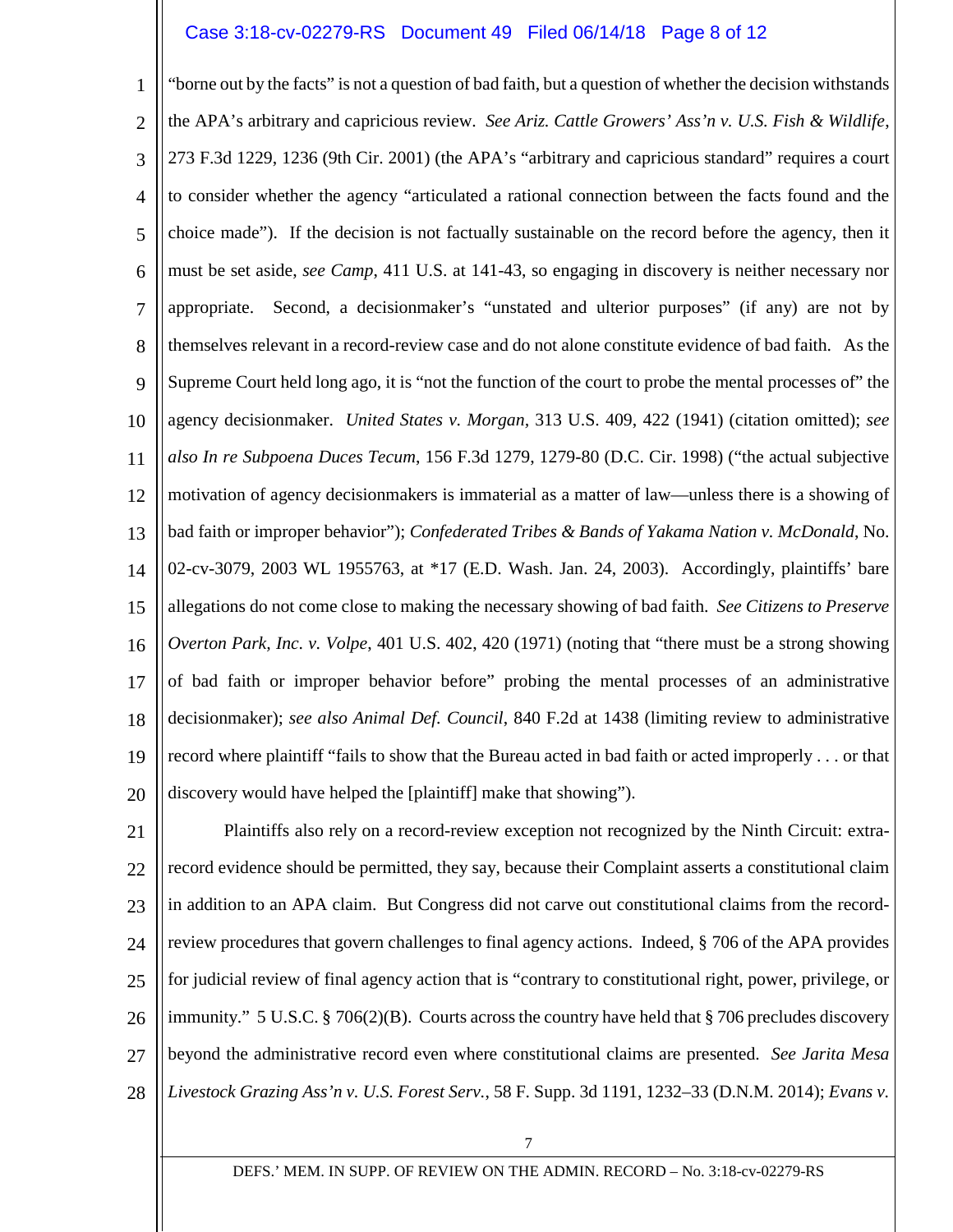Case 3:18-cv-02279-RS Document 49 Filed 06/14/18 Page 9 of 12

1 2 3 4 5 *Salazar*, No. 08-cv-0372, 2010 WL 11565108, at \*2 (W.D. Wash. July 7, 2010); *Harvard Pilgrim Health Care of New England v. Thompson*, 318 F. Supp. 2d 1, 10 (D.R.I. 2004); *Charlton Mem'l Hosp. v. Sullivan*, 816 F. Supp. 50, 51 (D. Mass. 1993) (adding constitutional claims to APA claims "cannot so transform the case that it ceases to be primarily a case involving judicial review of agency action" $)$ .<sup>[3](#page-8-0)</sup>

6 7 8 9 10 11 12 13 14 15 16 17 Extra-record discovery is particularly inappropriate in cases where, as here, Plaintiffs' constitutional claims fundamentally overlap with their other APA claims. *See, e.g.*, *Chiayu Chang v. U.S. Citizenship & Immigration Servs.*, 254 F. Supp. 3d 160, 162 (D.D.C. 2017); *Alabama-Tombigbee Rivers Coal. v. North*, No. CV-01-S-0194-S, 2002 WL 227032, at \*3-6 (N.D. Ala. Jan. 29, 2012). Indeed, Plaintiffs' constitutional challenge under the Enumeration Clause duplicates their APA claim: under both theories, Plaintiffs allege that the Secretary's decision to reinstate a citizenship question will diminish census response rates, resulting in an undercount of the population. Compl.  $\P$  92, 99-100. Permitting discovery for such overlapping constitutional and APA challenges would "incentivize every unsuccessful party to agency action to allege . . . constitutional violations to trade in the APA's restrictive procedures for the more even-handed ones of the Federal Rules of Civil Procedure." *Jarita Mesa Livestock*, 58 F. Supp. 3d at 1238. Accordingly, Plaintiffs should not be allowed to circumvent the APA's record-review rule in here. [4](#page-8-1)

18

19

20

#### **II. NO DISCOVERY SHOULD TAKE PLACE BEFORE RESOLUTION OF THRESHOLD ARGUMENTS IN DEFENDANTS' MOTION TO DISMISS.**

In the event the Court rules that extra-record discovery is permissible in this case, such discovery should be stayed pending the Court's resolution of the threshold arguments in Defendants'

21

Ξ

27 is being reviewed." *Tafas v. Dudas*, 530 F. Supp. 2d 786, 802 (E.D. Va. 2008) (quoting *Puerto Rico Pub. Hous. Admin.*, 59 F. Supp. 2d at 328).

<span id="page-8-1"></span>28 <sup>4</sup> In any event, if the record is inadequate to support the Secretary's decision, the remedy is not to open up the agency's files to discovery—rather, if the decision of the agency "is not sustainable on the administrative record made, then the . . . decision must be vacated and the matter remanded . . . for further consideration." *Camp*, 411 U.S. at 143.

8

<span id="page-8-0"></span><sup>22</sup> 23 24 25 26 <sup>3</sup> While some courts have allowed extra-record discovery when a plaintiff asserts both constitutional claims and APA claims, they have done so under unique circumstances. For example, discovery has been allowed where there is no administrative record with respect to certain claims, *Puerto Rico Pub. Hous. Admin. v. U.S. Dep't of Hous. & Urban Dev.*, 59 F. Supp. 2d 310, 328 (D.P.R. 1999), where there is a procedural due process claim not countenanced by the administrative record, *Grill v. Quinn*, No. 10-cv-0757, 2012 WL 174873, at \*2 (E.D. Cal. Jan. 20, 2012), or where there are alleged constitutional violations that are either "*ultra vires* or [are] made pursuant to an unconstitutional grant of power from the sovereign," *Evans*, 2010 WL 11565108, at \*2 (distinguishing *Little Earth of United Tribes, Inc. v. U.S. Dep't of Hous. & Urban Dev.*, 675 F. Supp. 497, 531 (D. Minn. 1987)). Even in such cases, however, courts admonish that "wide-ranging discovery is not blindly authorized at a stage in which an administrative record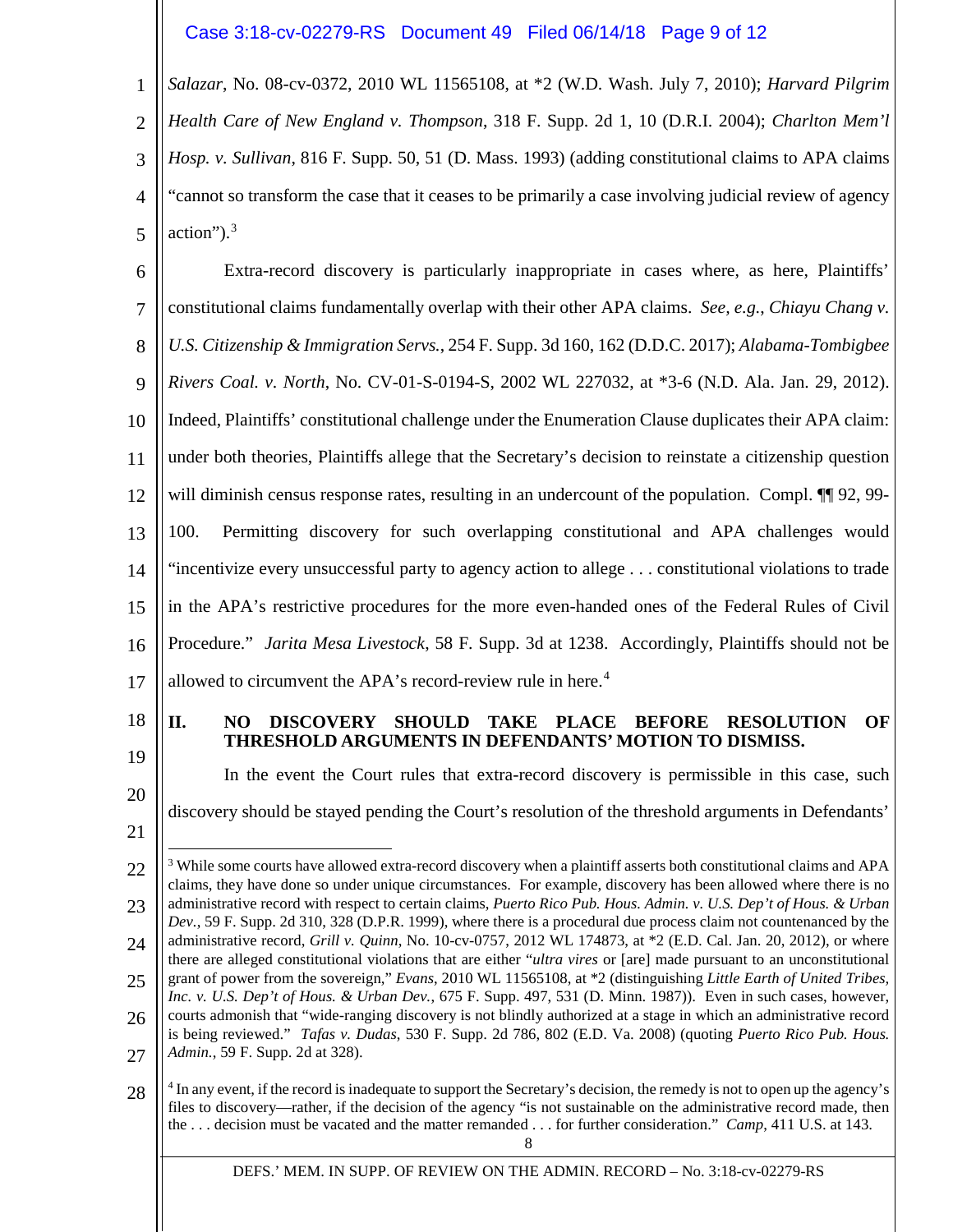### Case 3:18-cv-02279-RS Document 49 Filed 06/14/18 Page 10 of 12

1 2 3 4 5 6 7 8 9 10 11 12 13 14 motion to dismiss, which will be filed shortly. That motion will present substantial threshold arguments under Federal Rules of Civil Procedure  $12(b)(1)$  and  $12(b)(6)$ , including that (1) Plaintiffs lack standing to bring this action, (2) Plaintiffs' case is barred by the political question doctrine, (3) judicial consideration of Plaintiffs' APA claim is barred because the Secretary's decision is committed to agency discretion, and (4) Plaintiffs fail to state a claim under the Enumeration Clause. An analogous situation recently arose from this District, involving a request to expand the administrative record and obtain burdensome discovery before the Court had ruled on the justiciability of a decision by the Acting Secretary of the Department of Homeland Security. There, the Supreme Court granted a writ of mandamus and overturned an order to supplement the administrative record, concluding that the District Court should have "first resolved the Government's threshold arguments" because "[e]ither of those arguments, if accepted, likely would eliminate the need for the District Court to examine a complete administrative record." *In re United States*, 138 S. Ct. at 445. This Court likewise should resolve Defendants' motion to dismiss—raising similar justiciability issues before authorizing any extra-record discovery.

15

## **III. PLAINTIFFS ARE NOT ENTITLED TO A PRIVILEGE LOG FOR THE ADMINISTRATIVE RECORD.**

16 17 18 19 20 21 22 23 24 25 26 27 28 Defendants should not be required to provide a privilege log listing privileged materials (such as deliberative memoranda or attorney-client communications) that were not included in the administrative record. Privileged materials, including those that are deliberative in nature, do not form part of the record. *See In re Subpoena Duces Tecum*, 156 F.3d at 1279-80; *San Luis Obispo Mothers for Peace v. U.S. Nuclear Regulatory Comm'n*, 789 F.2d 26, 45 (D.C. Cir. 1986); *San Luis & Delta-Mendota Water Auth. v. Jewell*, No. 15-cv-01290, 2016 WL 3543203, at \*19 (E.D. Cal. June 23, 2016) ("deliberative documents are not part of the administrative record" (quoting *Nat'l Ass'n of Chain Drug Stores v. U.S. Dep't of Health & Human Servs.,* 631 F. Supp. 2d 23, 27-28 (D.D.C. 2009)))*.* The Ninth Circuit has declined to require an agency to supply a privilege log with the record. *See Cook Inletkeeper v. U.S. EPA*, 400 F. App'x 239, 240 (9th Cir. 2010) (denying motion to require preparation of a privilege log). Numerous district courts within this circuit have applied this rule. *See San Luis & Delta-Mendota Water Auth.*, 2016 WL 3543203, at \*19 ("To require a privilege log as a matter of course in any administrative record case where a privilege appears to have been invoked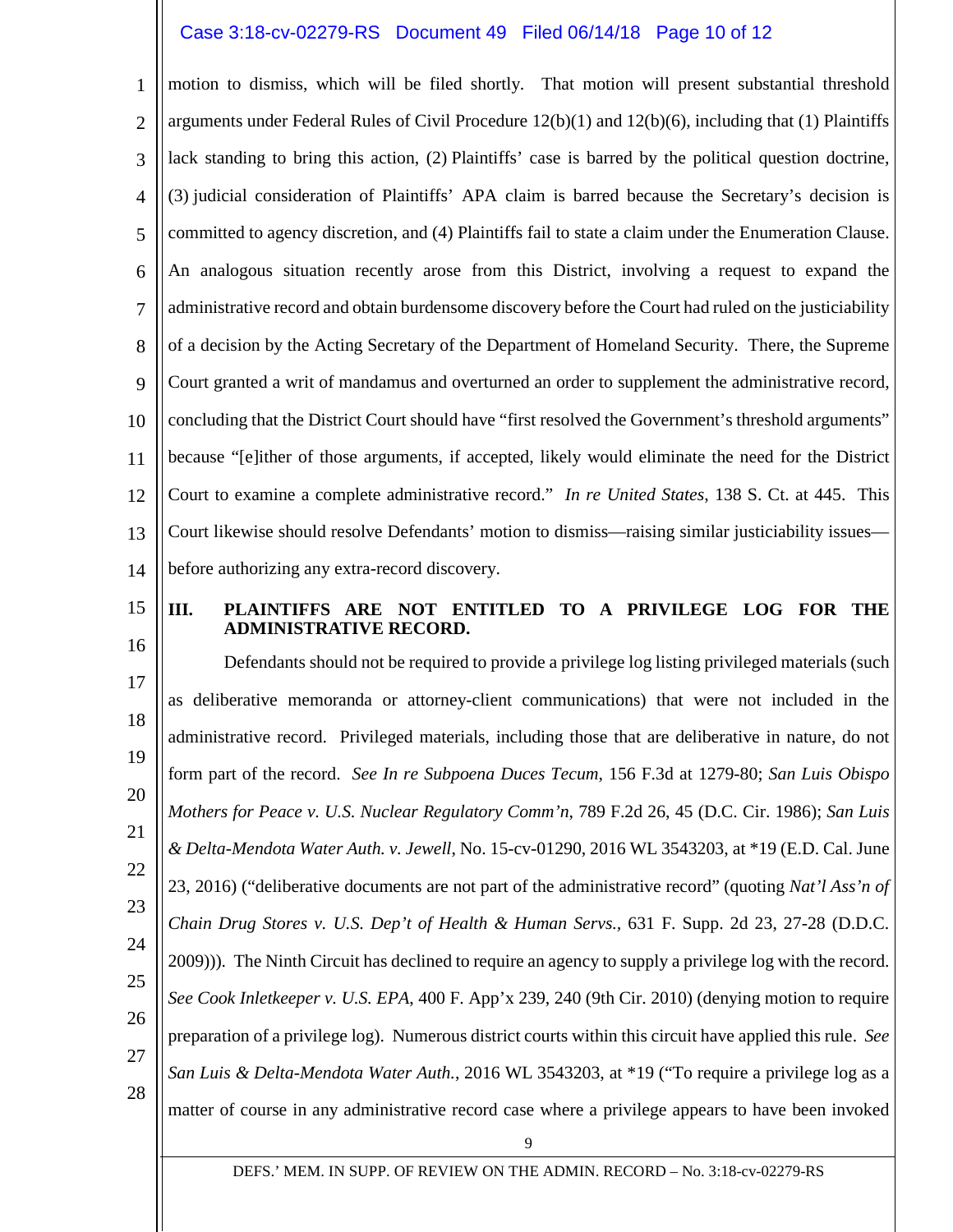#### Case 3:18-cv-02279-RS Document 49 Filed 06/14/18 Page 11 of 12

1 2 3 4 5 6 7 8 9 10 would undermine the presumption of correctness."); *California v. U.S. Dep't of Labor*, No. 13-cv-02069, 2014 WL 1665290, at \*13 (E.D. Cal. Apr. 24, 2014) ("[B]ecause internal agency deliberations are properly excluded from the administrative record, the agency need not provide a privilege log."); *Sierra Pac. Indus. v. U.S. Dep't of Agric.*, No. 11-cv-1250, 2011 WL 6749837, at \*3 (E.D. Cal. Dec. 22, 2011) (denying motion to include privilege log filed in separate litigation where "plaintiffs have failed to articulate any argument for why the court should include extra-record materials that implicate the intent of the administrative decisionmakers"); *see also*, *e.g.*, *Great Am. Ins. Co. v. United States*, No. 12-cv-9718, 2013 WL 4506929, at \*8-9 (N.D. Ill. Aug. 23, 2013); *but see, e.g., Ctr. for Food Safety v. Vilsack*, No. 15-cv-01590, 2017 WL 1709318, at \*4 (N.D. Cal. May 3, 2017); *Inst. for Fisheries Res. v. Burwell*, No. 16-cv-01574, 2017 WL 89003, at \*1 (N.D. Cal. Jan. 10, 2017).

11 12 13 14 15 16 17 18 19 20 21 22 23 24 25 26 27 Practical considerations further warrant denial of any request for a privilege log, as requiring such a log would invite tangential discovery disputes about the adequacy of *that* document and likely lead to unnecessary and distracting motions practice incompatible with the purposes of limited APA review of agency decisions. As the Supreme Court has made clear, when review of an agency decision is at issue, "the focal point for judicial review should be the administrative record already in existence, not some new record made initially in the reviewing court." *Camp*, 411 U.S. at 142. This form of judicial review permits the Court to focus on the agency's stated reasons, rather than probing the immaterial subjective views of individual agency personnel. *In re Subpoena*, 156 F.3d at 1279. A rule "requiring the United States to identify and describe on a privilege log all of the deliberative documents would invite speculation into an agency's predecisional process and potentially undermine the limited nature of review available under the APA." *Great Am. Ins. Co.*, 2013 WL 4506929, at \*9. It would also pose substantial burdens on agencies, requiring them to collect and catalogue the privileged materials, and then create delay as "[t]he privilege question would have to be resolved before judicial review of the administrative decision could even begin." *Blue Ocean Inst. v. Gutierrez*, 503 F. Supp. 2d 366, 372 & n.4 (D.D.C. 2007). Such burdens and delays would frustrate the scheme for orderly and limited judicial review on the merits set forth in the APA. Accordingly, no privilege log should be required.

28